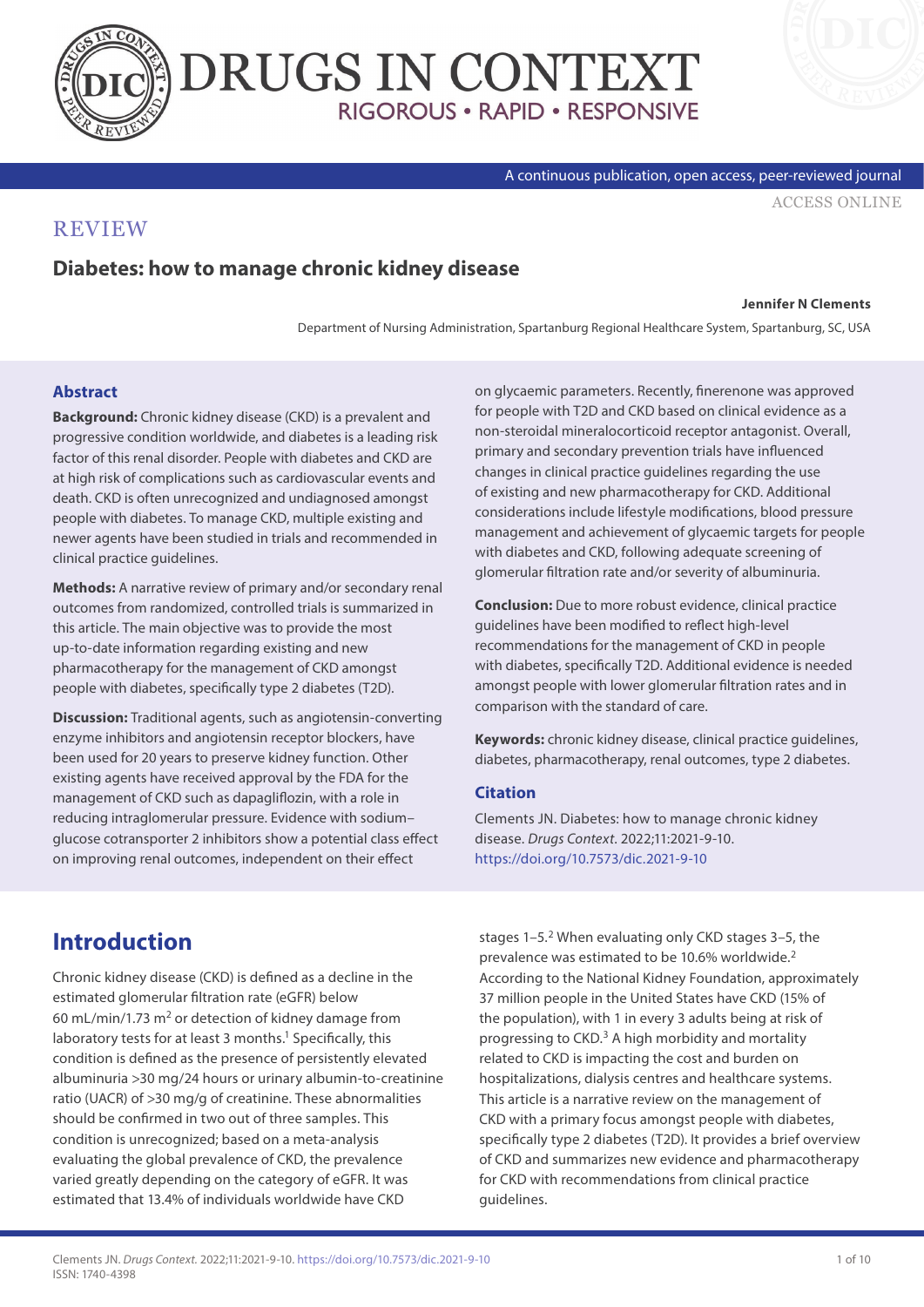severely decreased

# **Overview of CKD**

There are several risk factors for CKD that could impact the projected prevalence of 37.8% in the United States amongst individuals 65 years or older by the year 2030.4 These risk factors include family history, age, race, obesity, atherosclerotic cardiovascular disease (ASCVD), hypertension and diabetes. Sociodemographic risk factors (e.g. ethnicity, family history, socioeconomic status) can be identified to appropriately screen individuals for CKD.<sup>5</sup> Some risk factors, such as smoking and obesity, are independent but associated with CKD.<sup>5</sup> Diabetes is the leading cause of end-stage kidney disease amongst adults in the United States compared to other causes (e.g. glomerulonephritis, cystic kidney) and is a predictor of progressive CKD.5

Related to diabetes, additional risk factors, such as metabolic syndrome and elevated blood pressure, can increase the progression to CKD in people with diabetes, whereas promoters could be genetics, inflammation and oxidative stress.<sup>6,7</sup> Some associations have been identified with CKD and diabetes, including albuminuria and eGFR.8 These factors can promote the progression of CKD with the duration of diabetes being one of the strongest predictors for nephropathy.<sup>8</sup> Hence, people with T2D do not know the risk of developing CKD later in life.

There are pathophysiological changes from the presence of glomerular injury, impacting filtration area, blood flow and capillary pressure.9,10 When an injury occurs in the kidney, there can be a reduction in nephrons, leading to adaptive hyperfiltration. Due to hyperfiltration, proteinuria can occur from an increased glomerular permeability. In addition, the renin–angiotensin–aldosterone system is activated and can promote inflammation and remodelling. If CKD is untreated, fibrosis and sclerosis within the kidney can occur, reducing eGFR and urinary output. Systemic complications can develop and persist over time.<sup>9,10</sup> Therefore, albuminuria is one of the earliest signs of CKD, whereas other symptoms could include oedema, fatigue, itching and/or nausea.<sup>11</sup> People with diabetes and CKD can be at an increased risk of cardiovascular (CV) events. Regardless of the risk factor for a person with T2D progressing to a diagnosis of CKD, there is damage that can happen to the kidneys through different pathways such as metabolic, haemodynamic, inflammatory and oxidative stress pathways. Complications from CKD can be detrimental for a person with diabetes, further increasing the risk of CV disease.<sup>11</sup>

CKD can be an undiagnosed condition; therefore, it is important to identify individuals at risk particularly by evaluating comorbid conditions, eGFR and albuminuria in order to make appropriate referrals or start appropriate treatment.<sup>12</sup> The classification of CKD is based on the cause of kidney injury, eGFR, and/or the presence or severity of albuminuria.<sup>12</sup> Refer to Tables 1 and 2 for the classification of CKD based on eGFR and albuminuria, respectively.12

| Adapted from ref. <sup>12</sup> |                                             |                                   |  |
|---------------------------------|---------------------------------------------|-----------------------------------|--|
| <b>GFR</b><br>category          | <b>GFR</b><br>(mL/min/1.73 m <sup>2</sup> ) | <b>Kidney function</b>            |  |
| G1                              | >90                                         | Normal or high                    |  |
| G <sub>2</sub>                  | $60 - 89$                                   | Mildly decreased                  |  |
| G <sub>3</sub> a                | $45 - 59$                                   | Mildly to moderately<br>decreased |  |

G3b 30–44 Moderately to

G4 15–29 Severely decreased G5 <15 Kidney failure

**Table 1. Kidney function based on GFR category.** 

#### **Table 2. Classification of kidney function based on albuminuria category. Adapted from ref.12**

| <b>Albuminuria</b><br>category | <b>Albumin to</b><br>creatinine<br>ratio (mg/g) | Albumin in urine              |  |
|--------------------------------|-------------------------------------------------|-------------------------------|--|
| A <sub>1</sub>                 | <30                                             | Normal to mildly<br>increased |  |
| A <sub>2</sub>                 | $30 - 300$                                      | Moderately<br>increased       |  |
| АЗ                             | >300                                            | Severely increased            |  |

## **Glycaemic targets**

As indicated by landmark trials, a 1% reduction in A1C level can lead to improvement in microvascular complications such as nephropathy by 37%. The original evidence supporting these findings was produced by the Diabetes Control and Complications Trial (DCCT) and the UKPDS trial, in people with type 1 diabetes (T1D) and T2D, respectively.<sup>13-16</sup> These trials have shown improvement in microalbuminuria or the development of macroalbuminuria when A1C is less than 7% as a target following the diagnosis of diabetes.

The purpose of the DCCT was to determine the risk of microvascular and macrovascular complications amongst people with T1D.<sup>13</sup> In the DCCT, there were two interventions  $$ intensive treatment group (*n*=378) with a preprandial goal of 70–120 mg/dL, postprandial goal of <180 mg/dL and A1C <6.05% *versus* a conventional treatment group (*n*=348). The primary outcome was the development of long-term complications of diabetes. Intensive treatment resulted in a 43% risk reduction in nephropathy, particularly microalbuminuria.13 People with T1D who receive intensive treatment with more stringent glycaemic targets can gain benefit long term, specifically in the reduction of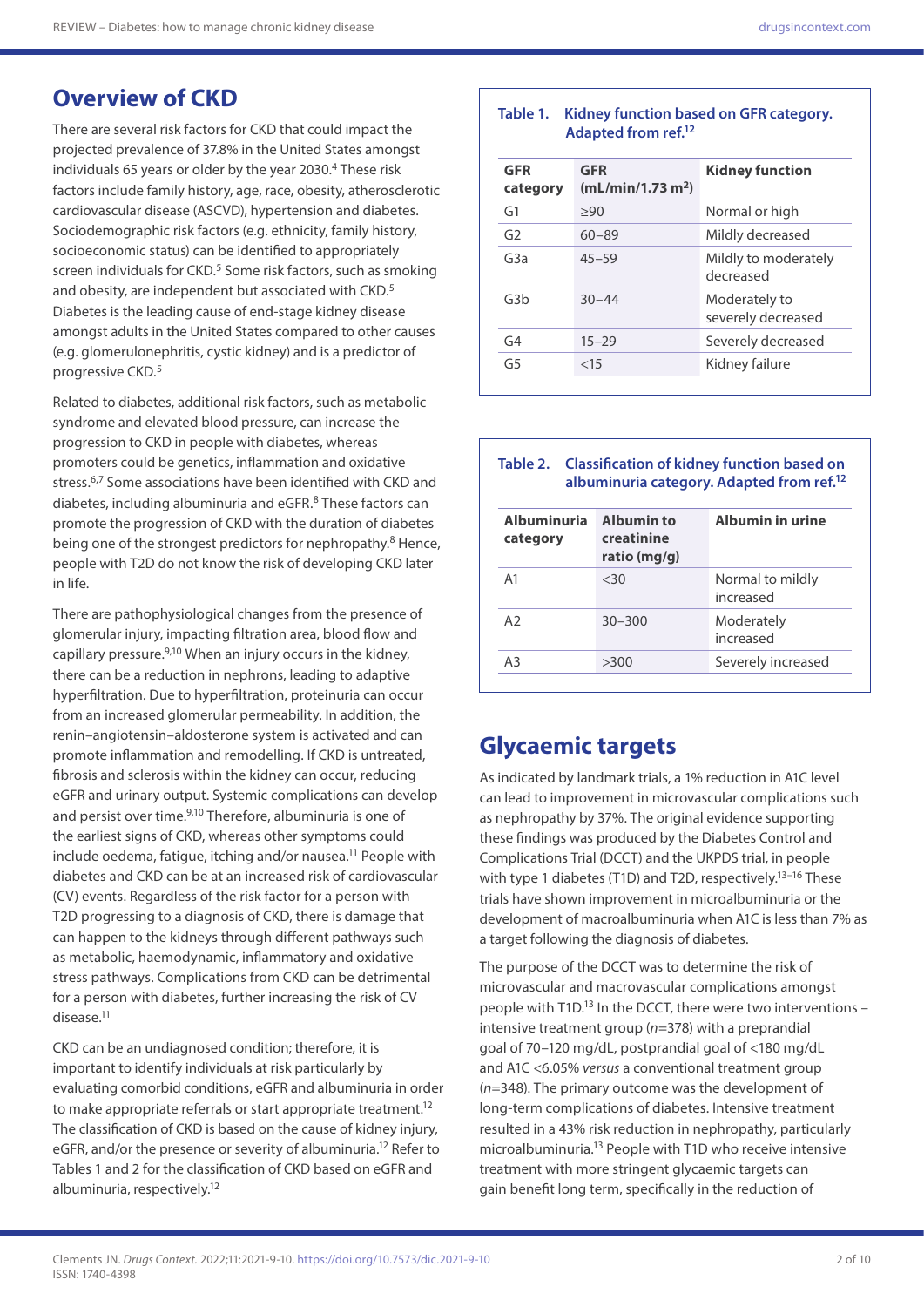microvascular complications (e.g. nephropathy), and these long-term benefits can span over 10 years after diagnosis.

In the UKPDS trials, the risk of microvascular and macrovascular complications was investigated amongst people with newly diagnosed T2D following intensive or conventional treatment for a specific A1C target.<sup>14,15</sup> In the intensive treatment group, a more stringent A1C goal was achieved with sulfonylureas or insulin as the median A1C was 7% after 10 years of therapy. From UKPDS 33, there was a 12% risk reduction in the diabetesrelated endpoint, which was a composite of microvascular and macrovascular complications as the primary endpoint.14 When evaluating intensive treatment particularly with metformin, a median A1C of 7.4% was achieved, resulting in a 32% risk reduction in the composite endpoint of microvascular and macrovascular complications.15 From the UKPDS trials, it was concluded that blood pressure management was essential as a risk factor control to lessen the chance of developing microvascular and macrovascular complications in people with T2D.16 This conclusion is important as blood pressure treatment will be part of the overall management amongst people with diabetes and CKD.

Despite intensive treatment leading to improved glycaemic outcomes, there was a long-term progression of kidney disease from UKPDS findings for those with T2D. Participants with normoalbuminuria at the beginning of the trial progressed to microalbuminuria at a rate of 2% per year; comparatively, participants with microalbuminuria at the beginning of the trial progressed to macroalbuminuria at a rate of 2.8% per year.17 In addition, 38% and 28% of participants respectively developed albuminuria and had eGFR of <60 mL/min/1.73 m<sup>2</sup> 15 years after the diagnosis of T2D.<sup>17</sup> Overall, it is estimated that 37% of people with diabetes have CKD.<sup>18</sup> In addition, there are individuals at risk of progression to renal dysfunction, leading to cardiorenal complications and consequences.

Other studies have evaluated the benefit of intensive control on microvascular complications in a different patient population – people with established diabetes and a history of microvascular and/or macrovascular complications.<sup>19-21</sup> From the Action to Control Cardiovascular Risk in Diabetes (ACCORD) trial, intensive treatment amongst those with established T2D and prior history of complications is not appropriate and, therefore, the preference would be to individualize A1C based on the duration of diabetes and other comorbid conditions. In terms of microvascular events, there was a 21% reduction amongst new or worsening nephropathy in the Action in Diabetes and Vascular Disease: Preterax and Diamicron Modified Release Controlled Evaluation (ADVANCE) trial, indicating benefit for those with established T2D and average A1C of 6.4%.<sup>20</sup> Similar to the ADVANCE trial, the Veteran Affairs Diabetes Trial (VADT) showed no impact of glycaemic control (intensive treatment and standard treatment with average A1C of 6.9% and 8.4%, respectively).21 Overall, the ACCORD, ADVANCE and VADT trials indicated that there is a benefit with intensive therapy for the right patient.<sup>19–21</sup> Related to CKD, intensive therapy may

be indicated for a person with diabetes and no history of CV disease or microvascular disease with consideration for other factors (e.g. age, baseline A1C, risk of hypoglycaemia).

#### **Pharmacotherapy**

Clinical practice guidelines have been updated to incorporate recent evidence in the management of CKD amongst people with diabetes as it is essential to gain an understanding of evidence and change the culture within clinical practice in the management of  $CKD$ .<sup>22-25</sup> Prior to reviewing the evidence with sodium–glucose cotransporter 2 (SGLT2) inhibitors and a third-generation, mineralocorticoid receptor antagonist, it is important to mention that renin–angiotensin system blockers have been and remain a part of the management of CKD for people with diabetes for the past 20 years. In the 2022 Standards of Medical Care in Diabetes from the American Diabetes Association, angiotensin-converting enzyme (ACE) inhibitors or angiotensin-receptor blockers (ARBs) remain highly recommended for individuals with moderately or severely increased albuminuria in the presence of diabetes and hypertension.25 However, these agents are not recommended for those with a normal blood pressure or eGFR in the absence of albuminuria.25 Whilst this review article summarizes new evidence on SGLT2 inhibitors and third-generation mineralocorticoid receptor antagonists, ACE inhibitors or ARBs were background therapy within the clinical trials, typically prescribed for at least 4 weeks at a stable or maximally tolerated dose prior to randomization.

When evaluating pharmacotherapy for CKD, it is essential to evaluate the definition of renal outcomes. There has been a wide range of renal outcomes investigated in randomized controlled trials as primary or secondary endpoints.26 Primary outcomes may have focused on the treatment (e.g. specific agent) whereas secondary outcomes focused on monitoring (e.g. safety). Post hoc data or analyses provided exploratory information. Renal outcomes have ranged from doubling of serum creatinine to rate of decline in kidney function (e.g. specific percentage) to onset or worsening of nephropathy. When evaluating the literature on major adverse renal endpoints, there were also surrogate endpoints, such as the decline of eGFR and UACR.26 In CV outcome trials with agents for T2D since 2008, renal outcomes have often been composite and/or exploratory outcomes. There was a lack of standardization amongst CV outcome trials in people with T2D and ASCVD or at high risk of CV disease. The International Society of Nephrology has published consensus definitions of clinical and eGFR-based outcomes.<sup>27</sup> After evaluating randomized controlled trials and a variety of definitions, the International Society of Nephrology defined a clinical kidney outcome as transplantation, initiation of dialysis, or death from kidney failure. The eGFR-based outcomes would include sustained lowering of GFR by a specific percent or sustained eGFR at a low classification.<sup>27</sup>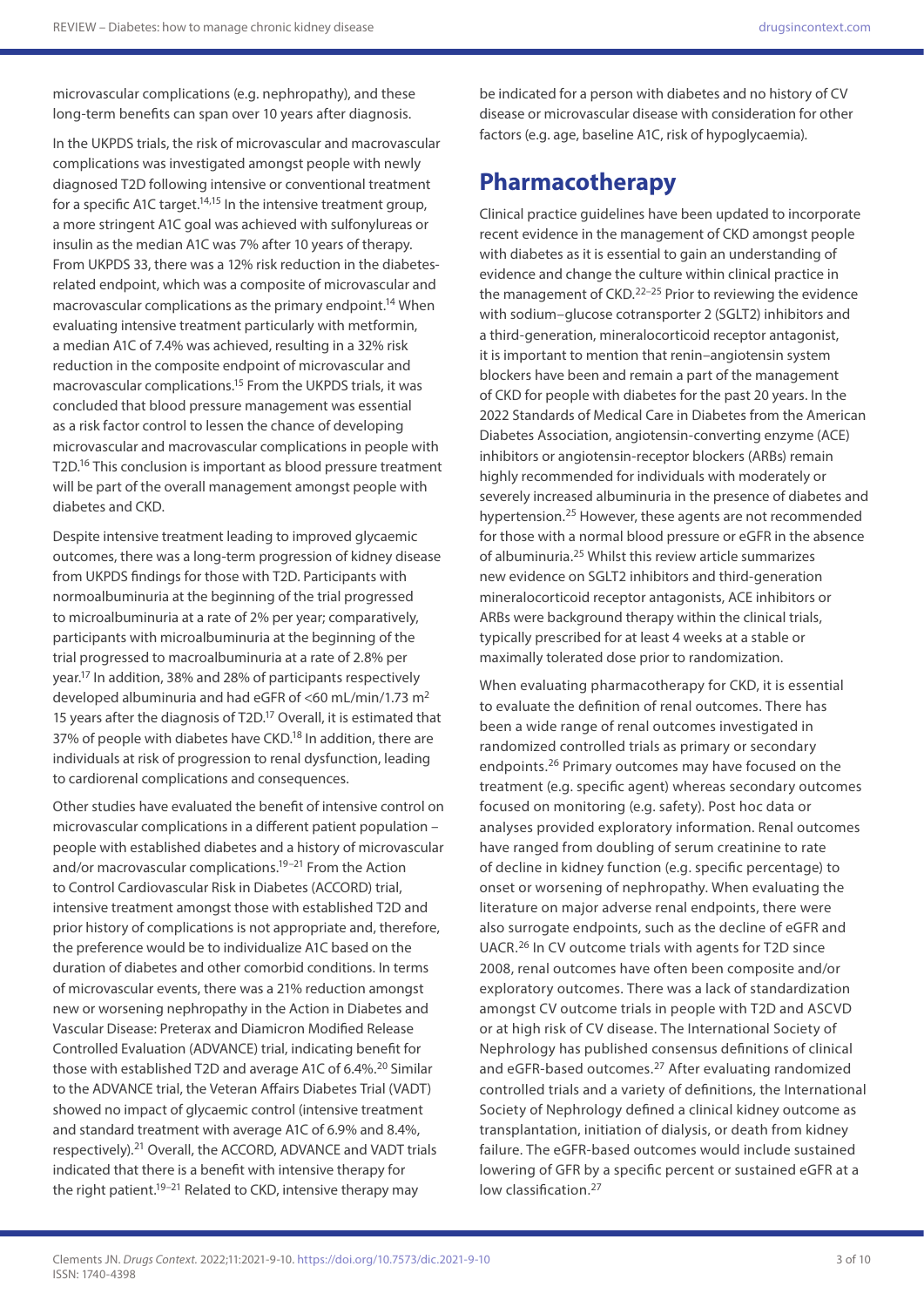## **SGLT2 inhibitors**

SGLT2 inhibitors have emerged with strong evidence to support their role in CV and renal conditions beyond effects on glucose levels and independent of glucose-lowering effects. Whilst the mechanism of action for CV and renal benefit is still being defined and studied, it is suspected that there are short-term and long-term effects from this class of agents on slowing the progression of CKD. Short term, the class can promote diuresis and natriuresis and promote afferent arteriole vasoconstriction and reduction in intraglomerular pressure. Long term, they can have an effect on reducing inflammation and fibrosis whilst increasing haematocrit for hypoxia in tubular cells. The mechanism of action is extensive and multifactorial – beyond the classification of promoting glucose excretion.

Secondary analyses have concluded favourable outcomes on renal endpoints with SGLT2 inhibitors. Empagliflozin resulted in a 46% reduction in its exploratory renal outcome, whereas canagliflozin showed a 40% reduction in eGFR, renal replacement or renal death.28,29 Dapagliflozin showed a 47% reduction in decrease in eGFR to 60 mL/min/1.73  $m^2$ , end-stage renal disease (ESRD) or renal death.<sup>30</sup> Ertugliflozin improved renal outcomes but results were not statistically significant.<sup>31</sup> From these CV outcome trials, the patient population had a history of T2D and ASCVD or was at high risk of CV disease. In addition, the studied populations were generally healthy and at low risk of kidney disease.<sup>28–31</sup> Lastly, renal outcomes were not the main purpose of the studies as the focus was a reduction on major adverse cardiovascular events; therefore, these renal outcomes were explored as secondary endpoints or in post hoc analyses. In a meta-analysis including empagliflozin, canagliflozin and dapagliflozin, the class resulted in a 45% reduction in the composite of new-onset macroalbuminuria, sustained doubling of serum creatinine or 40% decline in eGFR, ESRD, or death from renal causes.32 Empagliflozin, canagliflozin and dapagliflozin reduced the composite endpoint by 46%, 40% and 47%, respectively.32

In specifically designed renal outcome trials, canagliflozin and dapagliflozin have shown benefit for CKD management in people with T2D.33,34 Canagliflozin was investigated amongst people with T2D and CKD in the Canagliflozin and Renal Events in Diabetes with Established Nephropathy Clinical Evaluation (CREDENCE) trial.<sup>33</sup> Participants had a diagnosis of T2D with an A1C of 6.5–12%, along with eGFR between 30 and 90 mL/min/1.73 m<sup>2</sup> (mean eGFR, 56.3 mL/min/1.73 m<sup>2</sup>) and albuminuria (median of 923 mg/g). Canagliflozin 100 mg orally once daily was compared to placebo, with canagliflozin reducing major adverse renal events by 30% as a composite primary endpoint. The reduction was mainly driven by a 40% reduction in doubling of serum creatinine and a 32% reduction in end-stage kidney disease.32 Dapagliflozin was investigated in a randomized, placebo-controlled trial in the Dapagliflozin and Prevention of Adverse Outcomes in Chronic Kidney Disease (DAPA-CKD).<sup>33</sup> Dapagliflozin 10 mg orally once daily was compared to placebo in people with CKD regardless of diabetes status; participants were included if eGFR was between 25 and 75 mL/min/1.73 m<sup>2</sup> (mean eGFR, 43.1 mL/ min/1.73  $m^2$ ) and albuminuria between 200 and 5000 mg/g (median of 949 mg/g). Dapagliflozin reduced the major adverse renal primary outcome by 39% whereas secondary outcomes indicated further benefit with dapagliflozin with a 29% and 31% reduction in CV death or hospitalization for heart failure and death, respectively.33 There are several questions remaining amongst these clinical trials with primary endpoints for renal outcomes. The degree of improvement in renal outcomes amongst people with stage 1 or 2 CKD and albuminuria is unknown. In addition, all participants were taking an ACE inhibitor or ARB at baseline for at least 4 weeks prior to randomization. The efficacy of canagliflozin or dapagliflozin compared to an ACE inhibitor or ARB is unknown. Lastly, most participants from the CREDENCE and DAPA-CKD trials were middle-aged and non-Hispanic White; the generalizability of the trials is lacking amongst populations at high risk of CKD such as non-Hispanic Black individuals.<sup>32,33</sup>

The evidence is overwhelming for SGLT2 inhibitors, solidifying their role as first-line therapy for people with CKD regardless of diabetes status. The American Diabetes Association recommends an SGLT2 inhibitor for people with T2D and CKD to slow the progression of CKD; the role of these agents can extend to stage 4 CKD and severely increased albuminuria.<sup>25</sup> SGLT2 inhibitors can also be considered amongst those with T2D and CKD at risk of CV disease as canagliflozin and dapagliflozin reduced CV outcomes in the CREDENCE and DAPA-CKD trials.25,32,33 In the update from 2020, the KDIGO clinical practice guidelines suggest metformin and an SGLT2 inhibitor as first-line therapy for T2D and CKD, specifically with an SGLT2 inhibitor amongst those with eGFR above 30 mL/ min/1.73 m<sup>2</sup>.<sup>22</sup> Table 3 summarizes the indications and renal adjustments for the approved SGLT2 inhibitors.35–38

### **Mineralocorticoid receptor antagonist**

On July 9, 2021, finerenone was approved as a thirdgeneration or non-steroidal, selective mineralocorticoid receptor antagonist for risk reduction in sustained eGFR decline, ESRD and CV death and events in people with T2D and CKD.<sup>39</sup> Its approval was based on large randomized, controlled trials in this specific patient population. As a more selective mineralocorticoid receptor antagonist, finerenone has a higher affinity and potency, leading to a reduction in inflammation and fibrotic markers.<sup>39,40</sup> Through this targeted mechanism of action, it has a lack of affinity for sex and glucocorticoid receptors, as compared to spironolactone and eperleronone.39,40

In a phase IIb trial, various doses of finerenone were compared to eplerenone in people with heart failure with reduced ejection fraction with diabetes and/or CKD.<sup>41</sup> Whilst the primary outcome was focused on finerenone with guideline-based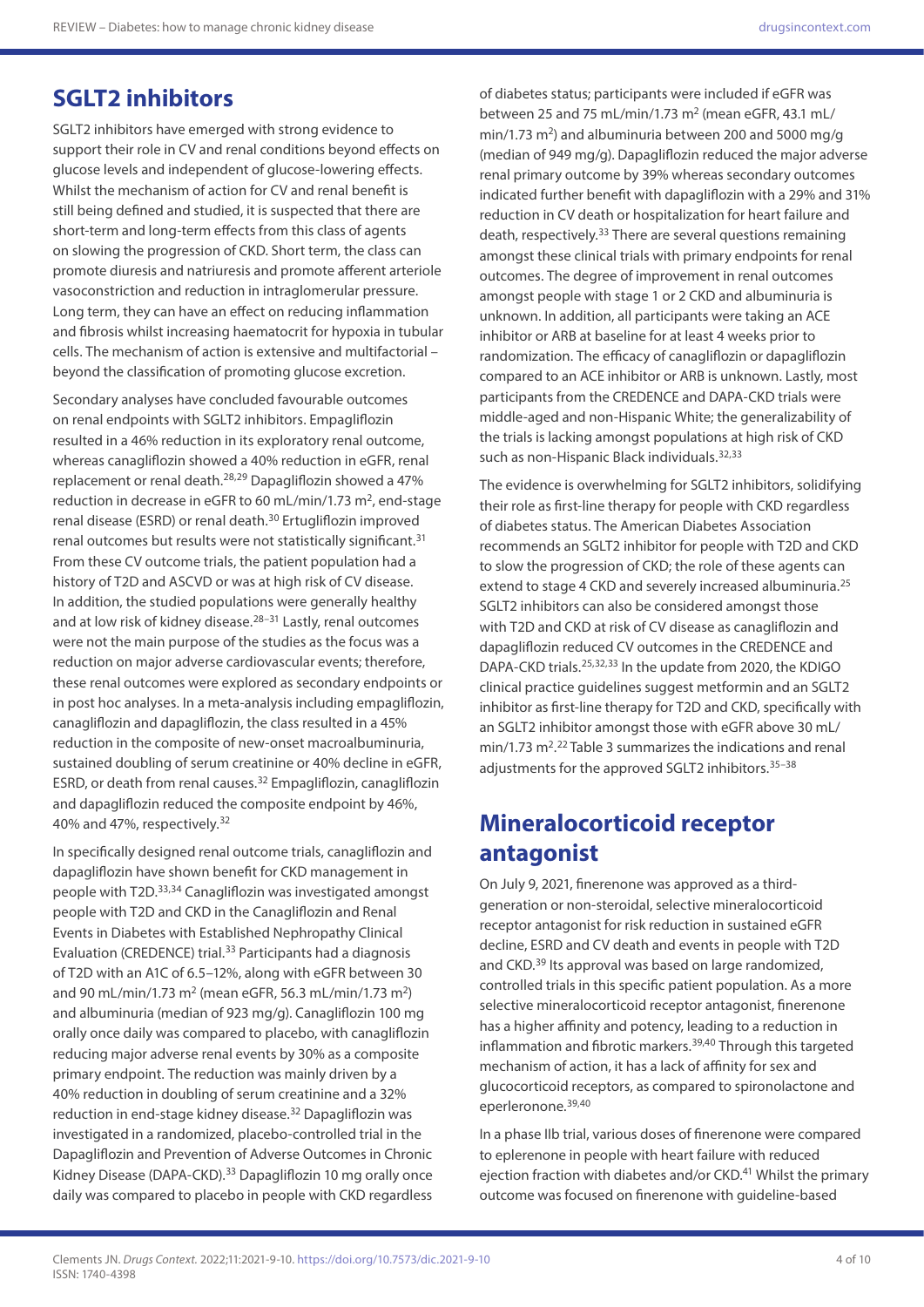| <b>Name</b>                                | <b>Approval</b> | <b>CV</b> indication                                                                                                                                          | <b>Renal indication</b>                                                                                                   | <b>Renal adjustments</b>                                                                                                                                                                 |
|--------------------------------------------|-----------------|---------------------------------------------------------------------------------------------------------------------------------------------------------------|---------------------------------------------------------------------------------------------------------------------------|------------------------------------------------------------------------------------------------------------------------------------------------------------------------------------------|
| Canagliflozin<br>(Invokana <sup>®</sup> )  | 3/2013          | Risk reduction of MACE in people<br>with T2D and established CVD                                                                                              | Risk reduction of ESKD,<br>doubling of SCr, CV death<br>and HHF in people with<br>T2D and nephropathy<br>with albuminuria | eGFR (mL/min/1.73 m <sup>2</sup> )<br>$\geq$ 60: 100 mg per day, up to<br>300 mg per day<br>45-59: 100 mg per day<br>30-44: 100 mg per day<br>(with albuminuria)<br><30: contraindicated |
| Dapagliflozin<br>(Farxiga <sup>®</sup> )   | 1/2014          | Risk reduction of HHF in people<br>with T2D and established CVD or<br>multiple CV risk factors<br>Risk reduction of CV death and<br>HHF for people with HFrEF | <b>Risk reduction eGFR</b><br>decline, ESKD, CV death<br>and HHF for people with<br><b>CKD</b>                            | eGFR<br>$\geq$ 25: 10 mg per day for<br><b>HFrEF or CKD</b><br>$<$ 25: no initiation<br>Dialysis: contraindicated                                                                        |
| Empagliflozin<br>(Jardiance <sup>®</sup> ) | 8/2014          | Risk reduction of CV death for<br>people with T2D and established<br><b>CVD</b><br>Risk reduction in CV death and<br>HHF for people with HFrEF                | <b>No</b>                                                                                                                 | eGFR<br>$\geq$ 25: 10 mg per day for<br><b>HFrEF</b><br>Dialysis: contraindicated                                                                                                        |
| Ertugliflozin<br>(Steglatro <sup>®</sup> ) | 12/2017         | <b>No</b>                                                                                                                                                     | <b>No</b>                                                                                                                 | eGFR<br>$\geq 60$ : 5 mg per day,<br>titrated to 15 mg per day<br>for T <sub>2</sub> D                                                                                                   |

**Table 3. Comparison of SGLT2 inhibitors. Adapted from ref.35–38**

CKD, chronic kidney disease; CV, cardiovascular; CVD, cardiovascular disease; eGFR, estimated glomerular filtration rate; ESKD, end-stage kidney disease; HFrEF, heart failure with reduced ejection fraction; HHF, hospitalization for heart failure; MACE, major adverse cardiovascular events; SCr, serum creatinine; SGLT2, sodium–glucose cotransporter 2; T2D, type 2 diabetes.

medical therapy for heart failure, there were safety observations related to eGFR changes. The doses of 2.5 and 5 mg improved eGFR from baseline to day 30, whereas other doses had a slight decrease in eGFR.41 The study was not powered or designed to show statistical significance in the heart-related primary outcome but did find that people with T2DM, CKD and heart failure could gain benefit with finerenone as the medication reduced CV hospitalization by 44%.<sup>41</sup> In another trial, finerenone was investigated with the standard of care (e.g. ACE inhibitors, ARB) amongst people with T2D with albuminuria (36.7% of participants with ≥300 mg/g); it should be noted that a majority of the participants had an eGFR >60 mL/min/1.73 m<sup>2</sup>.<sup>42</sup> From baseline to 90 days, finerenone reduced the primary outcome of UACR in a dose-dependent manner with 7.5, 10, 15 and 20 mg per day.<sup>42</sup> This trial showed no difference between finerenone and placebo in eGFR decline of 30% or more, but did add to the evidence of supporting UACR as a surrogate endpoint for CKD.42

In an event-driven, randomized, controlled trial (known as the FIDELIO trial), the efficacy of finerenone was determined in people with T2D and CKD who were already receiving an ACE inhibitor or ARB.<sup>43</sup> Finerenone reduced the primary composite outcome of kidney failure, sustained 40% reduction in eGFR from baseline, or death from renal cause by 18%.

The primary outcome was mainly driven by the 19% lowered risk of sustained decrease of >40% in eGFR from baseline; it is important to note that the patient population had lower baseline eGFR than in previous finerenone trials (52.5% with  $25-45$  mL/min/1.73 m<sup>2</sup>). Amongst people with T2D and CKD, finerenone also reduced major adverse cardiovascular events by 14%; however, 5% of the participants were taking SGLT2 inhibitors at baseline.<sup>43</sup> In another event-driven, randomized, controlled trial, finerenone was compared to placebo amongst people with T2D and CKD with background ACE inhibitor of ARB therapy.<sup>44</sup> In this trial, known as the FIGARO trial, participants could have had stage 2 CKD at baseline. Finerenone reduced the same renal outcome from the FIDELIO trial by 24%. Additional outcomes showed a reduction in the incidence of new-onset heart failure; however, there was no difference between finerenone and placebo for a reduction in hospitalization for heart failure and CV death.<sup>44</sup> These trials were pooled for further analysis to determine the cardiorenal benefit of finerenone. Amongst over 13,000 participants with T2D and CKD, finerenone 10 or 20 mg can reduce time to kidney failure, sustained reduction in eGFR of 57%, or renal death by 23%, whilst providing CV benefit in terms of major events and hospitalization for heart failure.<sup>45</sup> Similar to SGLT2 inhibitors, there remain questions on the clinical application of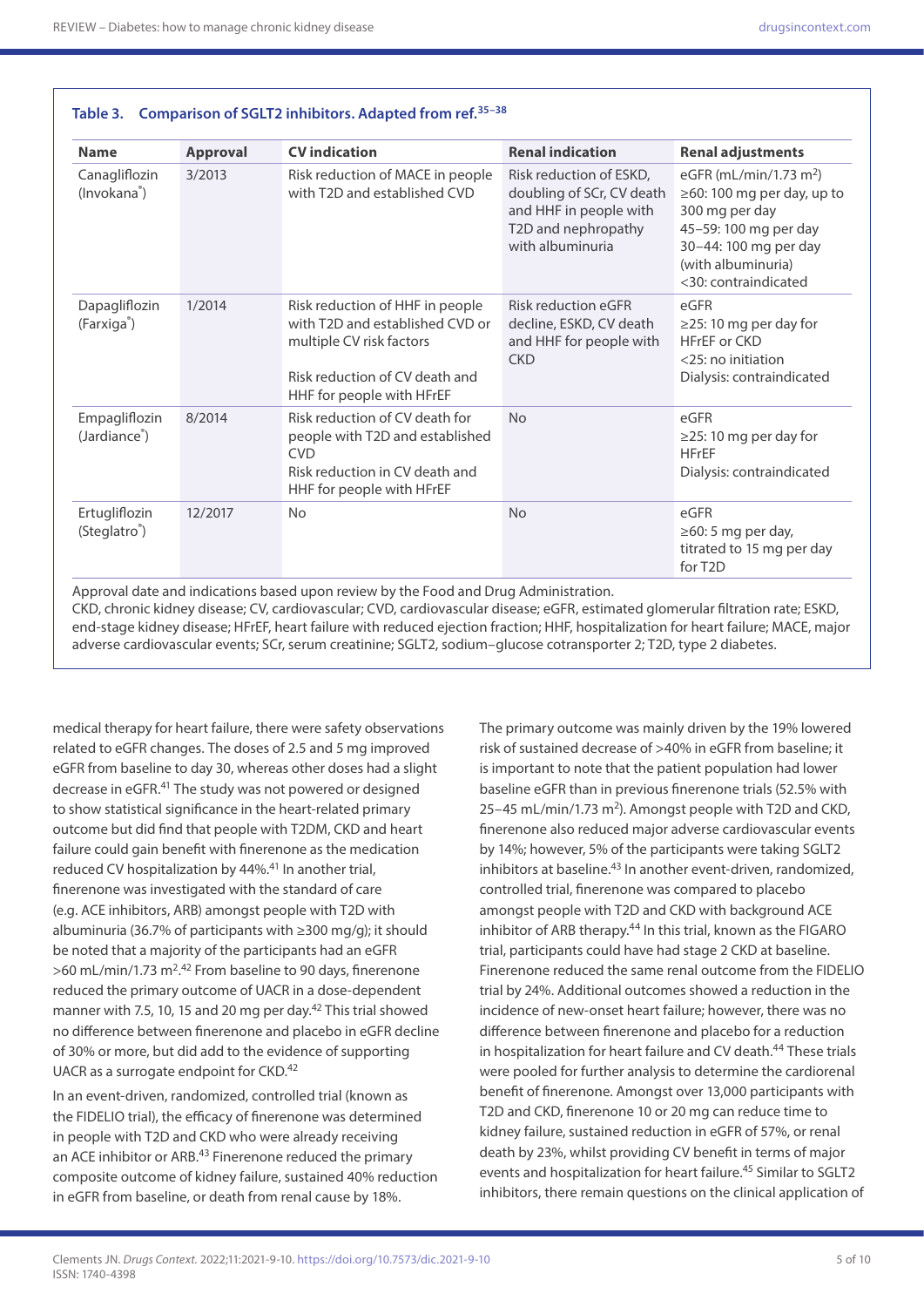| Indication        | Reduced risk of sustained eGFR decline, ESRD, CV death, non-fatal MI and HHF for those with<br>CKD associated with T2D                             |  |
|-------------------|----------------------------------------------------------------------------------------------------------------------------------------------------|--|
| Contraindications | Strong CYP3A4 inhibitors; adrenal insufficiency                                                                                                    |  |
| Interaction       | Weak to strong CYP3A4 inhibitors; grapefruit and grapefruit juice                                                                                  |  |
| Dosing            | 10 or 20 mg PO QD (initial)<br>20 mg PO QD (target)                                                                                                |  |
| Dosing per eGFR   | ≤60 mL/min/1.73 m <sup>2</sup> = 20 mg PO QD<br>≥25 to <50 mL/min/1.73 m <sup>2</sup> = 10 mg PO QD<br><25 mL/min/1.73 m <sup>2</sup> = do not use |  |

CKD, chronic kidney disease; CV, cardiovascular; CYP, cytochrome; eGFR, estimated glomerular filtration rate; ESRD, end-stage renal disease; HHF, hospitalization for heart failure; MI, myocardial infarction; PO, orally; QD, daily; T2D, type 2 diabetes.



finerenone in clinical practice. The benefit of an SGLT2 inhibitor with finerenone is unknown as 5% and 8% of participants from the FIDELIO and FIGARO trials, respectively, were taking SGLT2 inhibitors at baseline.<sup>43,44</sup> In addition, finerenone has not been compared to an SGLT2 inhibitor and, therefore, its role as a possible first-line option remains undefined. Lastly, there was a lack of generalizability as the study participants were similar to other renal trials in terms of age and ethnicity.

The American Diabetes Association guidelines are the only clinical practice guidelines to have recommendations for finerenone for people with T2D and CKD. Finerenone can be considered amongst those with intolerance or contraindication to SGLT2 inhibitors.<sup>25</sup> This new medication has a clinical niche in practice for people with T2D and CKD; however, utilization will be determined over time and based on insurance coverage. Table 4 summarizes general drug-specific information

regarding finerenone, whereas Figure 1 is an algorithm for managing hyperkalaemia with finerenone as it was the most common adverse event in clinical trials.

# **Future directions**

Efpeglenatide is a once-weekly glucagon-like peptide 1 receptor agonist (GLP1 RA) being investigated as a potential option for glycaemic management.46 It has been evaluated as an effective and safe option in a randomized, controlled fashion amongst people with T2D and a history of CV disease or renal disease (eGFR 25-59.9 mL/min/1.73 m<sup>2</sup>). Efpeglenatide lowered major adverse cardiovascular events of a composite of non-fatal myocardial infarction, non-fatal stroke, or death from cardiovascular or other causes by 27% compared to placebo. For renal outcomes, efpeglenatide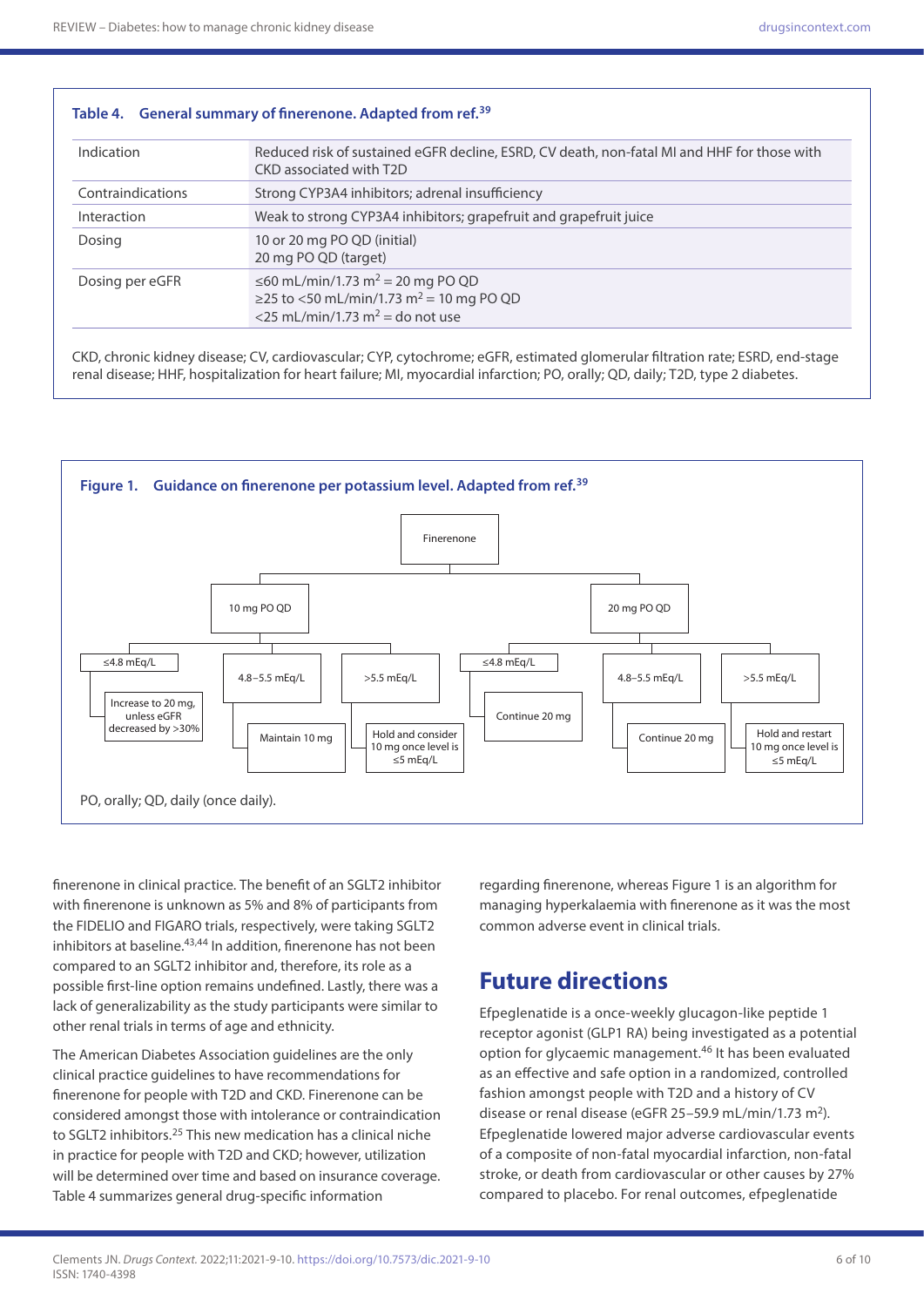| <b>Name</b>                           | <b>Approval</b> | <b>CV</b> indication                                                                                |           | <b>Renal indication</b> Renal adjustments |
|---------------------------------------|-----------------|-----------------------------------------------------------------------------------------------------|-----------|-------------------------------------------|
| Dulaglutide (Trulicity <sup>®</sup> ) | 9/2014          | Risk reduction of MACE for<br>people with T2D and established<br>CVD or multiple CV risk<br>factors | <b>No</b> | None                                      |
| Liraglutide (Victoza®)                | 1/2010          | Risk reduction of MACE in<br>people with T2D and<br>established CVD                                 | <b>No</b> | None                                      |
| Semaglutide (Ozempic®)                | 12/2017         | Risk reduction of MACE in<br>people with T2D and<br>established CVD                                 | <b>No</b> | None                                      |

CV, cardiovascular; CVD, cardiovascular disease; GLP1 RA, glucagon-like peptide 1 receptor agonist; MACE, major adverse cardiovascular events; T2D, type 2 diabetes.

was associated with a 21% risk reduction with the composite renal outcome. Based on subgroup analysis, efpeglenatide showed benefit amongst participants with established diabetes beyond 10 years, eGFR less than 71.5 mL/min/1.73 m<sup>2</sup>, history of CV disease and no baseline use of an SGLT2 inhibitor. Whilst the medication was well tolerated and had a similar safety profile to other GLP1 RAs, efpeglenatide demonstrated CV and renal benefit as an exendin 4 analogue and benefit was seen independent of SGLT2 inhibitor use. However, the role of this investigational agent will be forthcoming, particularly as the AMPLITUDE-O trial did not meet power based on anticipated events and has a lack of generalizability to other diverse patient populations prone to CKD.46 The synergistic effect of a GLP1 RA and SGLT2 inhibitor needs exploring to determine if there is an additive benefit with cardiorenal outcomes for those at risk of cardiorenal events regardless of diabetes status.

As recommended by the American Diabetes Association in the 2022 Standards of Medical Care, GLP1 RAs are an alternative option for T2D and CKD if SGLT2 inhibitors are contraindicated or intolerable.24 In CV outcome trials, renal benefits have been reported with long-acting GLP1 RAs (e.g. liraglutide, semaglutide, dulaglutide). <sup>47-49</sup> Liraglutide, semaglutide and dulaglutide have resulted in a 22%, 36% and 15% risk reduction, respectively, in secondary composite renal outcomes, which was driven by the improvement in macroalbuminuria.<sup>47-49</sup> A meta-analysis indicated an 18% reduction in a composite renal outcome; however, this meta-analysis only included lixisenatide, liraglutide, semaglutide and exenatide extended release.50

Additional evidence will be forthcoming with semaglutide injection, as it is being investigated *versus* placebo amongst people with T2D and CKD in the FLOW trial.<sup>51</sup> The primary renal endpoint is a time-to-first-occurrence composite renal

endpoint with anticipated completion in 2024. As summarized earlier, evidence is limited on the role of GLP1 RA in the management of CKD for people with T2D; however, the FLOW trial will provide more insight into renal benefit for those with CKD or at risk of progression to CKD.<sup>51</sup>

Overall, the class of GLP1 RA has been considered an alternative option for people with T2D and kidney disease; Table 5 summarizes relevant information for CKD of liraglutide, semaglutide and dulaglutide.<sup>52-54</sup>

# **Conclusion**

For the management of CKD amongst people with diabetes, it is important to achieve disease state goals through glycaemic and blood pressure management. Lifestyle modifications should be encouraged amongst this patient population. In addition, specific pharmacological agents should be utilized, such as angiotensin antagonists and SGLT2 inhibitors, to improve and prevent renal outcomes, including albuminuria. The role and clinical utilization of newly approved agents, such as finerenone, has yet to be determined within clinical practice. With additional evidence and pharmacotherapy, it is important to apply evidencebased findings with appropriate monitoring to prevent clinical and therapeutic inertia amongst a population at risk of cardiorenal events. Additionally, further research should be conducted to determine the role of existing and new agents for individuals with higher eGFR in the presence of albuminuria and within a certain ethnic group. In addition, active comparator trials are needed, including ACE inhibitors and ARBs, to determine the benefit of first-line agents. With a robust amount of evidence, clinical practice guidelines have been modified and updated to reflect high-level recommendations.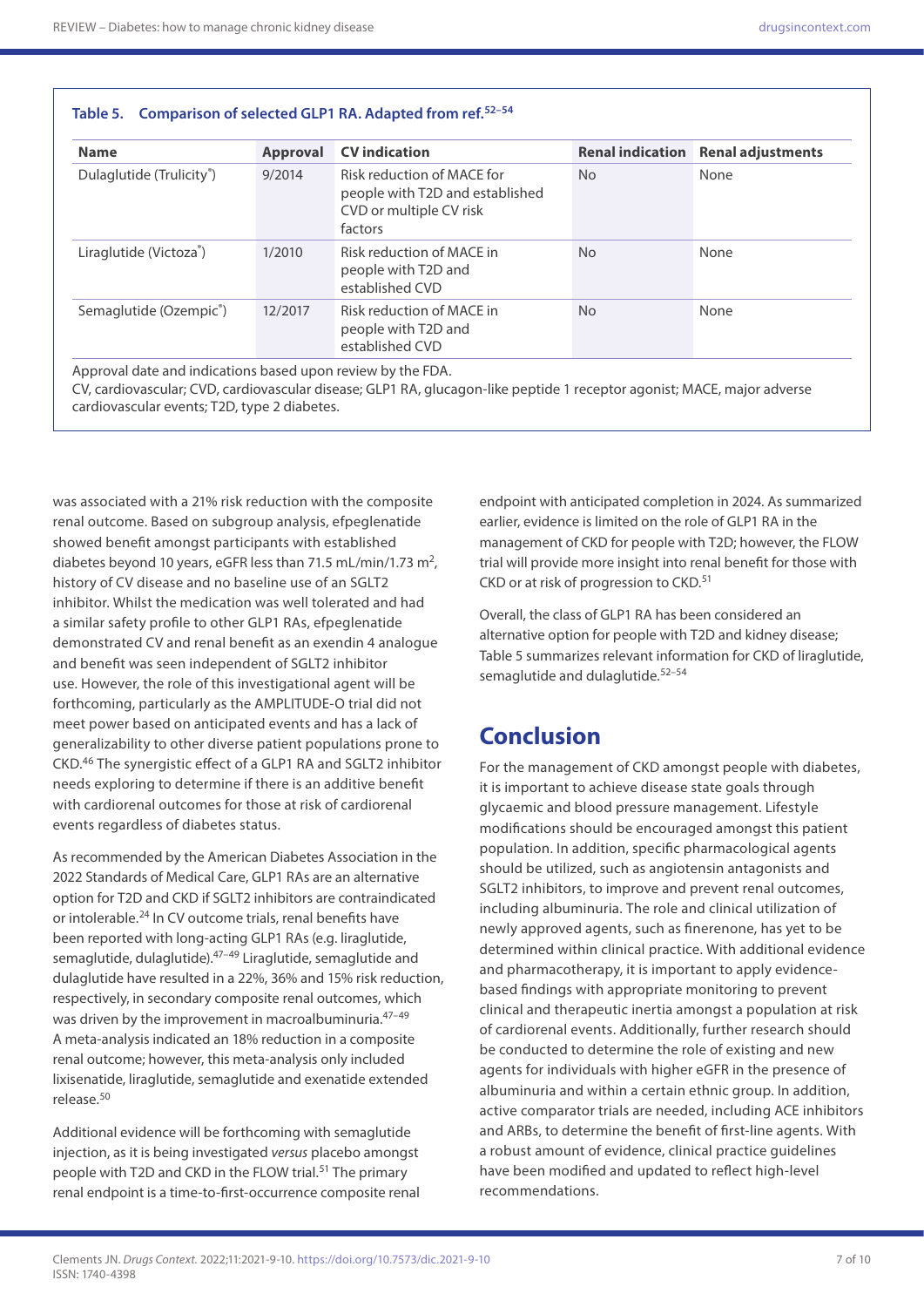# **Key practice points**

- Standardization of renal outcomes is needed.
- Renin–angiotensin system blockers remain standard of care and are background therapy for new and existing pharmacotherapy amongst people with chronic kidney disease with or without type 2 diabetes.
- Dapagliflozin has an expanded indication for persons with chronic kidney disease regardless of diabetes status.
- Finerenone is a new agent for the management of chronic kidney disease in people with type 2 diabetes.
- Treatment should be individualized based on drug-specific and person-specific factors to optimize clinical outcomes.

**Contributions:** The named author meets the International Committee of Medical Journal Editors (ICMJE) criteria for authorship for this article, takes responsibility for the integrity of the work as a whole and has given their approval for this version to be published.

**Disclosure and potential conflicts of interest:** The author declares serving on Novo Nordisk, Speaker's Bureau (Diabetes). The author declares that they have no other conflicts of interest relevant to this manuscript. The International Committee of Medical Journal Editors (ICMJE) Potential Conflicts of Interests form for the authors is available for download at: [https://www.drugsincontext.com/wp-content/uploads/2022/02/](https://www.drugsincontext.com/wp-content/uploads/2022/02/dic.2021-9-10-COI.pdf) [dic.2021-9-10-COI.pdf](https://www.drugsincontext.com/wp-content/uploads/2022/02/dic.2021-9-10-COI.pdf)

**Acknowledgements:** None.

**Funding declaration:** There was no funding associated with the preparation of this article.

**Copyright:** Copyright © 2022 Clements JN. Published by *Drugs in Context* under Creative Commons License Deed CC BY NC ND 4.0 which allows anyone to copy, distribute and transmit the article provided it is properly attributed in the manner specified below. No commercial use without permission.

**Correct attribution:** Copyright © 2022 Clements JN. <https://doi.org/10.7573/dic.2021-9-10>. Published by *Drugs in Context* under Creative Commons License Deed CC BY NC ND 4.0.

**Article URL:** <https://www.drugsincontext.com/diabetes-how-to-manage-chronic-kidney-disease>

**Correspondence:** Jennifer N Clements, Department of Nursing Administration, Spartanburg Regional Healthcare System, 101 East Wood Street, Spartanburg, SC 29303, USA. Email: [jclements1027@outlook.com](mailto:jclements1027@outlook.com)

**Provenance:** Invited; externally peer reviewed.

**Submitted:** 27 September 2021; **Accepted:** 17 January 2022; **Publication date:** 14 June 2022.

*Drugs in Context* is published by BioExcel Publishing Ltd. Registered office: Plaza Building, Lee High Road, London, England, SE13 5PT.

BioExcel Publishing Limited is registered in England Number 10038393. VAT GB 252 7720 07.

For all manuscript and submissions enquiries, contact the Editorial office [editorial@drugsincontext.com](mailto:editorial@drugsincontext.com)

For all permissions, rights and reprints, contact David Hughes [david.hughes@bioexcelpublishing.com](mailto:david.hughes@bioexcelpublishing.com)

### **References**

- 1. Webster AC, Nagler EV, Morton RL, Masson P. Chronic kidney disease. *Lancet*. 2017;389:1238–1252. [https://doi.org/10.1016/S0140-6736\(16\)32064-5](https://doi.org/10.1016/S0140-6736(16)32064-5)
- 2. Hill MR, Fatoba ST, Oke JL, et al. Global prevalence of chronic kidney disease a systematic review and meta-analysis. *PLoS One*. 2016;11(7):e0158765.<https://doi.org/10.1371/journal.pone.0158765>
- 3. National Kidney Foundation. Chronic kidney disease (CKD) symptoms and causes. [https://www.kidney.org/atoz/content/about-chronic-kidney-disease.](https://www.kidney.org/atoz/content/about-chronic-kidney-disease) Accessed September 25, 2021.
- 4. Centers for Disease Control and Prevention. Chronic kidney disease surveillance system. [https://nccd.cdc.gov/CKD/detail.aspx?QNum=Q678#refreshPosition.](https://nccd.cdc.gov/CKD/detail.aspx?QNum=Q678#refreshPosition) Accessed September 25, 2021.
- 5. Kazancioglu R. Risk factors for chronic kidney disease: an update. *Kidney Int Suppl*. 2013;3(1):368–371. <https://doi.org/10.1038/kisup.2013.79>
- 6. Centers for Disease Control and Prevention. National diabetes statistics report, 2020. <https://www.cdc.gov/diabetes/library/features/diabetes-stat-report.html>. Accessed September 25, 2021.
- 7. Vallon V, Komers R. Pathophysiology of the diabetic kidney. *Compr Physiol*. 2011;1:1175–1232. <https://doi.org/10.1002/cphy.c100049>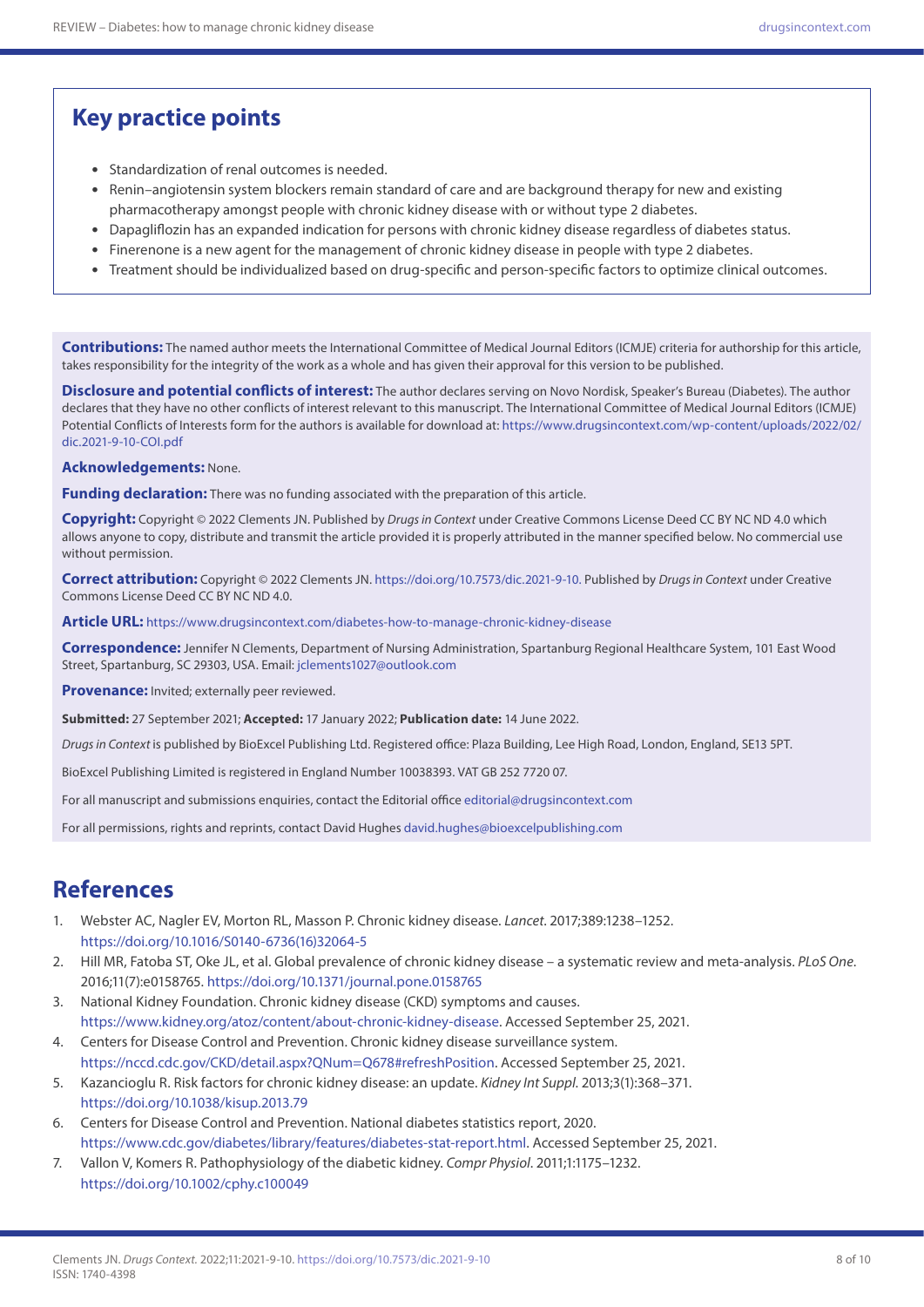- 8. Rossing P, Persson F, Frimodt-Moller M, Hansen TW. Linking kidney and cardiovascular complications in diabetes: impact on prognositication and treatment – the 2019 Edwin Bierman Award Lecture. *Diabetes*. 2021;70:39–50. <https://doi.org/10.2337/dbi19-0038>
- 9. Lopez-Novoa JM, Martinez-Salgado C, Rodriguez-Pena AB, Lopez-Hernandez FJ. Common pathophysiological mechanisms of chronic kidney disease: therapeutic perspectives. *Pharmacol Ther*. 2010;128:61–81. <https://doi.org/10.1016/j.pharmthera.2010.05.006>
- 10. Gajjala PR, Sanati M, Jankowski J. Cellular and melucular mechanisms of chronic kidney disease with diabetes mellitus and cardiovascular diseases as its comorbidities. *Front Immunol*. 2015;6:340.<https://doi.org/10.3389/fimmu.2015.00340>
- 11. Tonneijck L, Muskiet MH, Smits MM, et al. Glomerular hyperfiltration in diabetes: mechanisms, clinical significance, and treatment. *J Am Soc Nephrol*. 2017;28(4):1023–1039. <https://doi.org/10.1681/ASN.2016060666>
- 12. Inker La, Astor BC, Fox CH, et al. KDOQI US commentary on the 2012 KDIGO clinical practice guideline for the evaluation and management of CKD. *Am J Kidney Dis*. 2014;63(5):713–735. <https://doi.org/10.1053/j.ajkd.2014.01.416>
- 13. Diabetes Control and Complications Trial Research Group; Nathan DM, Genuth S, Lachin J, et al. The effect of intensive treatment of diabetes on the development and progression of long-term complications in insulin-dependent diabetes mellitus. *N Engl J Med*. 1993;329(14):977–986. <https://doi.org/10.1056/NEJM199309303291401>
- 14. UK Prospective Diabetes Study (UKPDS) Group. Intensive blood-glucose control with sulphonylureas or insulin compared with conventional treatment and risk of complications in patients with type 2 diabetes (UKPDS 33). *Lancet*. 1998;352(131):837–853.
- 15. UK Prospective Diabetes Study (UKPDS) Group. Effect of intensive blood-glucose control with metformin on complications in overweight patients with type 2 diabetes (UKPDS 34). *Lancet*. 352(9131):854–865.
- 16. UK Prospective Diabetes Study Group. Tight blood pressure control and risk of macrovascular and microvascular complications in type 2 diabetes. *BMJ*. 1998;317(7160):703–713.
- 17. King P, Peacock I, Donnelly R. The UK prospective diabetes study (UKPDS): clinical and therapeutic implications for type 2 diabetes. *Br J Clin Pharmacol*. 1999;48(5):643–648. <https://doi.org/10.1046/j.1365-2125.1999.00092.x>
- 18. Adler AI, Stevens RJ, Manley SE, et al. Development and progression of nephropathy in type 2 diabetes: the United Kingdom Prospective Diabetes Study (UKPDS 64). *Kidney Int*. 2003;63(1):225–232. <https://doi.org/10.1046/j.1523-1755.2003.00712.x>
- 19. Action to Control Cardiovascular Risk in Diabetes Study Group; Gerstein HC, Miller ME, Byington RP, et al. Effects of intensive glucose lowering in type 2 diabetes. *N Engl J Med*. 2008;358(24):2545–2559. <https://doi.org/10.1056/NEJMoa0802743>
- 20. ADVANCE Collaborative Group; Patel A, MacMahon S, Chalmers J, et al. Intensive blood glucose control and vascular outcomes in patients with type 2 diabetes. *N Engl J Med*. 2008;358(24):2560–2572.<https://doi.org/10.1056/NEJMoa0802987>
- 21. Duckworth W, Abraira C, Mortiz T, et al. and VADT Investigators. Glucose control and vascular complications in veterans with type 2 diabetes. *N Engl J Med*. 2009;360(2):129–139.<https://doi.org/10.1056/NEJMoa0808431>
- 22. Kidney Disease: Improving Global Outcomes (KDIGO) Diabetes Work Group. KDIGO 2020 clinical practice guideline for diabetes management in chronic kidney disease. *Kidney Int*. 2020;98(4S):S1–S115.<https://doi.org/10.1016/j.kint.2020.06.019>
- 23. Garber AJ, Handelsman Y, Grunberger G, et al. Consensus statement by the American Association of Clinical Endocrinologists and American College of Endocrinology on the comprehensive type 2 diabetes management algorithm – 2020 Executive Summary. *Endocr Pract*. 2020;26(1):107–139. <https://doi.org/10.4158/CS-2019-0472>
- 24. American Diabetes Association. Section 9. Pharmacologic approaches to glycemic treatment: standards of medical care in diabetes – 2022. *Diabetes Care*. 2022;45(Suppl. 1):S125–S143.<https://doi.org/10.2337/dc22-S009>
- 25. American Diabetes Association. Section 11. Chronic kidney disease and risk management: standards of medical care in diabetes – 2022. *Diabetes Care*. 2022;45(Suppl. 1):S175–S184. <https://doi.org/10.2337/dc22-S011>
- 26. Prischl FC, Wanner C. Renal outcomes of antidiabetic treatment options for type 2 diabetes a proposed MARE definition. *Kidney Int Repo*. 2018;3(5):1030–1038.<https://doi.org/10.1016/j.ekir.2018.04.008>
- 27. Levin A, Agarwal R, Herrington WG, et al. International consensus definitions of clinical trial outcomes for kidney failure: 2020. *Kidney Int*. 2020;98(4):849–859.<https://doi.org/10.1016/j.kint.2020.07.013>
- 28. Zinman B, Wanner C, Lachin JM, et al. Empagliflozin, cardiovascular outcomes, and mortality in type 2 diabetes. *N Engl J Med*. 2015;373(22):2117–2128. <https://doi.org/10.1056/NEJMoa1504720>
- 29. Neal B, Perkovic V, Mahaffey KW, et al. Canagliflozin and cardiovascular and renal events in type 2 diabetes. *N Engl J Med*. 2017;377(7):644–657. <https://doi.org/10.1056/NEJMoa1611925>
- 30. Wiviott SD, Raz I, Bonaca MP, et al. Dapagliflozin and cardiovascular outcomes in type 2 diabetes. *N Engl J Med*. 2019;380(4): 347–357. <https://doi.org/10.1056/NEJMoa1812389>
- 31. Cannon CP, Pratley R, Dagogo-Jack S, et al. Cardiovascular outcomes with ertugliflozin in type 2 diabetes. *N Engl J Med*. 2020;383(15):1425–1435.<https://doi.org/10.1056/NEJMoa2004967>
- 32. Perkovic V, Jardin MJ, Neal B, et al. Canagliflozin and renal outcomes in type 2 diabetes and nephropathy. *N Engl J Med*. 2019;80(24):2295–2306.<https://doi.org/10.1056/NEJMoa1811744>